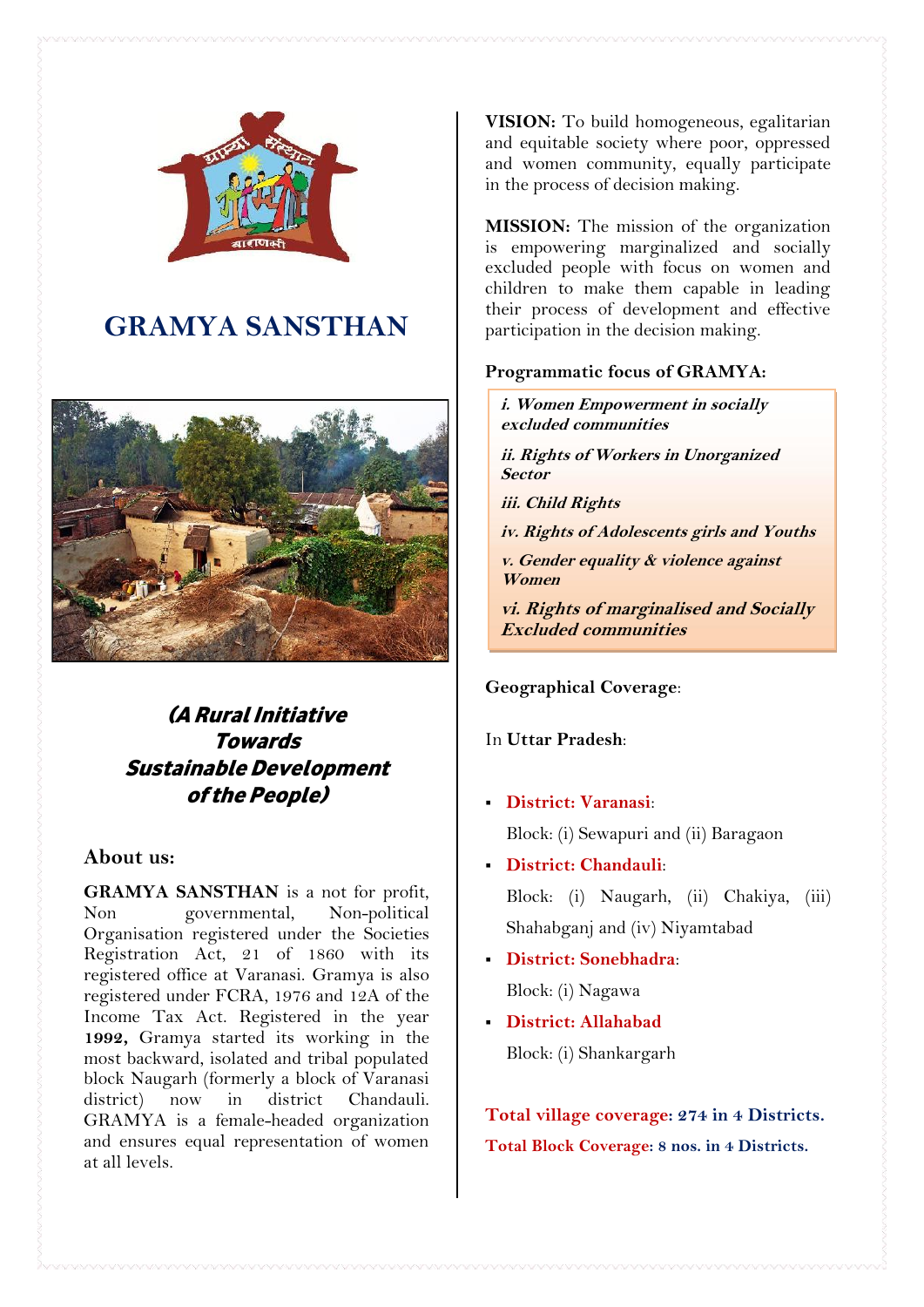## **PROGRAMMES HIGHLIGHTS:**

**Community Mobilization**: GRAMYA has a rural entity and works in the most backward villages in aforesaid districts amid the poor and marginalized community with a focus on



women's issues and their rights, children & mother's welfare. Community mobilization comes first to implement any project's activity. We have a very good rapport among the target community people we are working with for many years. This includes community level meetings, IEC activities for mass awareness on certain issues e.g. children's & women rights, various Govt. Prog. & schemes like MNREGA, NRHM, RSBY, Govt. Acts i.e. RTE 2009, RTI etc.

**Women Empowerment**: GRAMYA is a female headed organization and we are primarily concerned with women. Identifying issues from women's perspective, promoting collective actions by their forums, imparting necessary knowledge, facilitation to solve it



by concerning authority, linking them with relevant groups and networks and raising their voices through representation of the organization staff at block & district levels

are some of the interventions. Fighting against all sorts of exploitation and enabling access to the rights & entitlements are the key concerns. Over the years, there has been good progress in this segment.

**Formation & Strengthening of CBOs**: Unity is Strength is a Universal fact. Keeping in view, we always emphasis to mobilize the community people into the



different groups. Till the time, there are many women's groups that are formed also called **Mahila Manch** from socially excluded communities. They are now emerging as a change vehicle in villages and raise their voices on their basic rights and Govt. services for Health, Nutrition, Education, MNREGA and other issues. Collective actions are taken on such issues and it's quite effective. Youth Groups, Adolescent Girls Group are also being formed in different villages in project areas and they are mentored to take initiative for bringing a lasting change in the society.

#### **RSBY Initiatives**: We have started RSBY



interventions amid great difficulties when there was abundance of corruption and malfunctioning at several levels.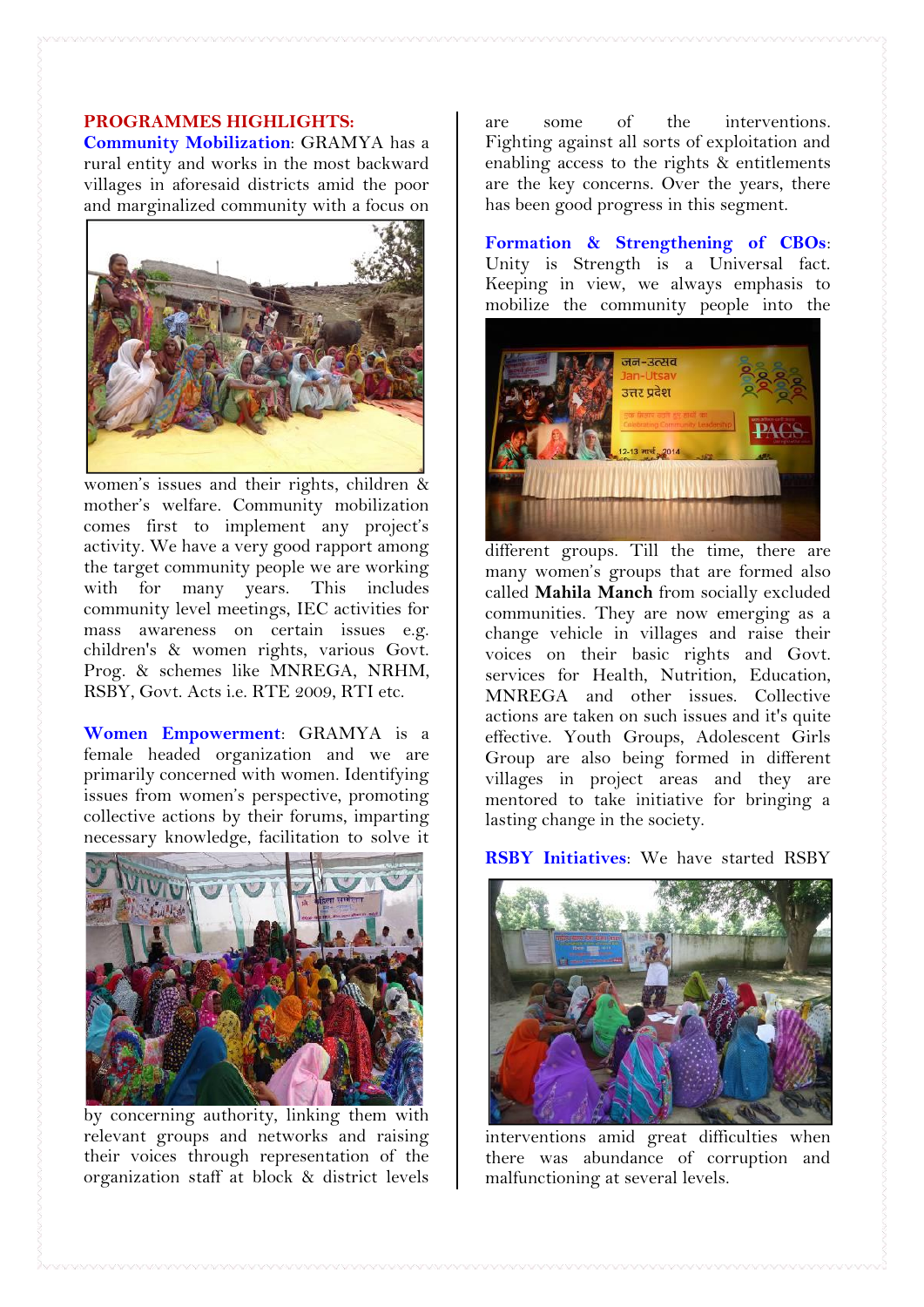Community people were almost disinclined towards Smart Card enrollment. By the time, we have been successful in regaining of the community people's faith while making rigorous efforts at village, block and district level for a long time. Now, it's a very remarkable achievement for our organization that not only enrollment percentage got increase but also Smart Card use and its claim also enhanced that was sometimes never before to the target community.

**Advocacy level Initiative**: To raise the concern by the community people is not enough until it reaches to the higher level where policy makers can admit it. With the same perspective, we are constantly working



on advocacy level initiative. For instance, we share the status of govt. department services e.g. ICDS, Health, RSBY, MNREGA, School Education, service providers role through Block & District level dialogues with the govt. officials for their support & taking appropriate actions as required in common interest. Sometimes, it reaches to State level.

**Non-Formal School Education (NFE)**: In some remote villages, either school are situated far away or parents or guardians are not ready to send their girls in the formal school due to old beliefs, engaging them in household works e.g. looking after younger siblings and sense of insecurity as well. So, the organization has initiated some NFE for the adolescent girls & boys both in Chandauli District. They are grouped on the basis of their age appropriate learning level. There are total 18 Non-Formal Education Center is running.

**Quality Education to the Children**: We are also working on the issues of Quality Education to the children. Prime focus have been on RTE Act-2009. For this organizing awareness rally, campaign for increasing



school enrollment, training of SMC members, meeting with the school teachers, support to the poor families and motivating them to send their children's regularly are some of our interventions in said context.

**Training & Capacity building**: It has been integral part in our works. We have already organized trainings and workshops on



various issues over the years. Training to the Groups Leaders from Mahila Manch, Youth Groups, SMC, RSBY Mitra are some of them. It helps to enhance their knowledge and confidence. Initiatives have taken by women leaders, youths and RSBY Mitra on the issues is good & reflects sign of change. They support in our works in various ways. We are developing youths as support hand in local community to sustain the process**.**